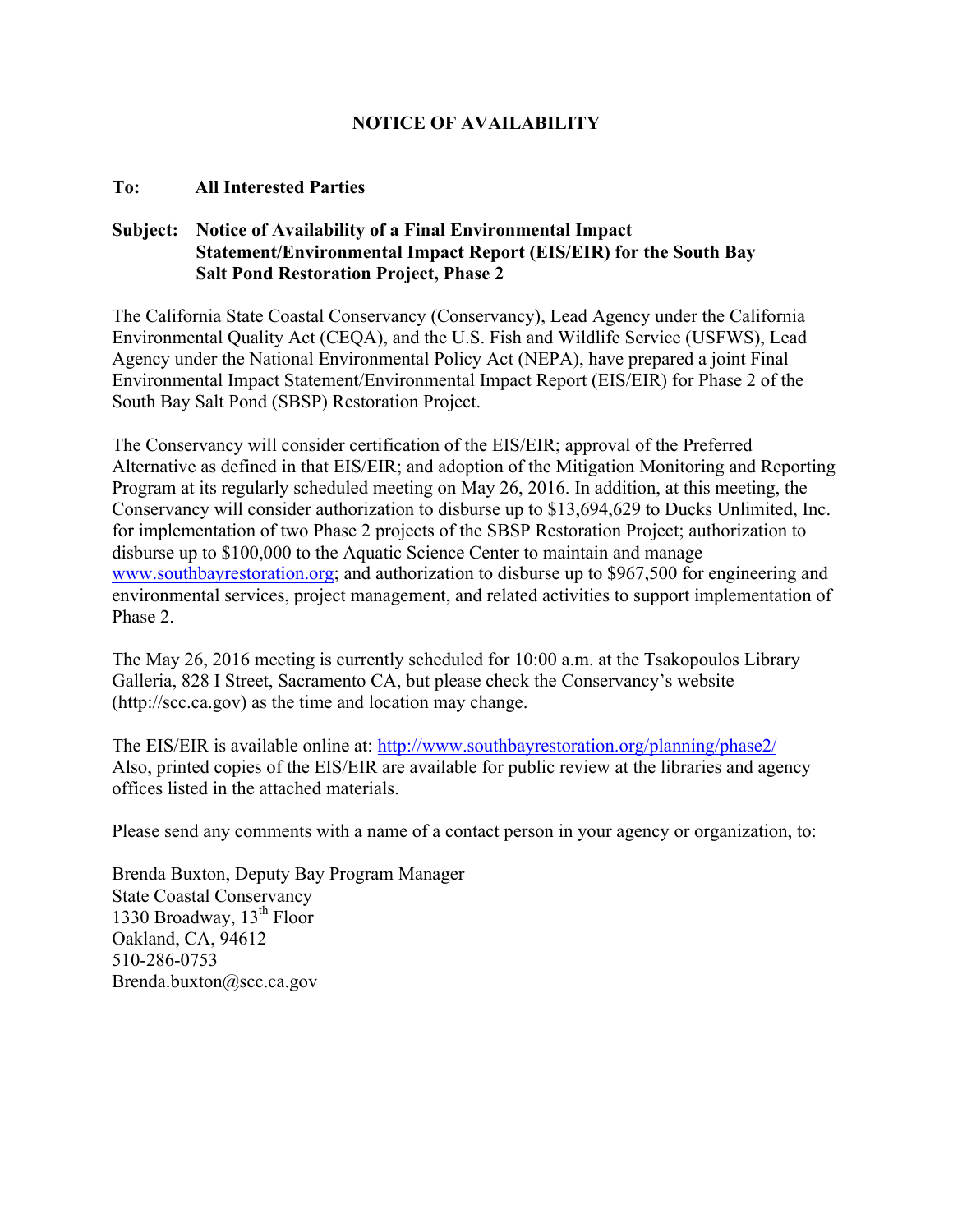# **PROJECT LOCATION**

The SBSP Restoration Project, Phase 2, encompasses approximately 2,400 acres of former industrial salt production ponds in the South San Francisco Bay (map figures of the ponds are available at http://www.southbayrestoration.org/maps). Phase 2 activities would occur in the Alviso and Ravenswood pond complexes. These complexes are part of the Don Edwards San Francisco Bay National Wildlife Refuge, owned and managed by the U.S. Fish and Wildlife Service (USFWS).

### *Alviso Pond Complex:*

The SBSP Restoration Project, Phase 2 includes the following pond clusters in the Alviso pond complex:

- Alviso Island Ponds  $(A19, A20, and A21)$ ;
- Alviso A8 Ponds (A8, A8S); and
- Alviso Mountain View Ponds (A1 and A2W) and the adjacent Charleston Slough, which is part of City of Mountain View.

### *Ravenswood Pond Complex:*

The SBSP Restoration Project, Phase 2 includes the following ponds in the Ravenswood pond complex:

• Ravenswood Ponds (R3, R4, R5, and S5).

# **PROJECT DESCRIPTION**

The SBSP Restoration Project is a multi-agency effort to restore and enhance tidal wetlands and managed pond habitats in South San Francisco Bay while simultaneously providing flood management and wildlife-oriented public access and recreation. Phase 2 actions presented and analyzed in this EIS/EIR are part of a long-term restoration plan that was laid out in the SBSP Restoration Project's 2007 Programmatic EIS/EIR.

Previously, Phase 1 restoration actions were implemented at ponds in both of these pond complexes. Phase 2 of the SBSP Restoration Project proposes to continue habitat restoration activities initiated during Phase 1 while also providing recreation and public access opportunities, and maintaining or improving current levels of flood protection in the surrounding communities.

Habitat restoration actions would include the following:

- Breaching levees at one or more locations to allow tidal flows into the ponds
- Increasing habitat complexity by adding islands or upland transition zones
- Modifying pond bottom elevations or topography to redirect tidal flows
- Using dredged or upland fill material to speed marsh vegetation establishment
- Installing water control structure to improve hydrology control in former salt ponds that will not yet be made fully tidal.

Recreation and public access actions would include the following:

• Constructing or improving walking trails and/or elevated boardwalks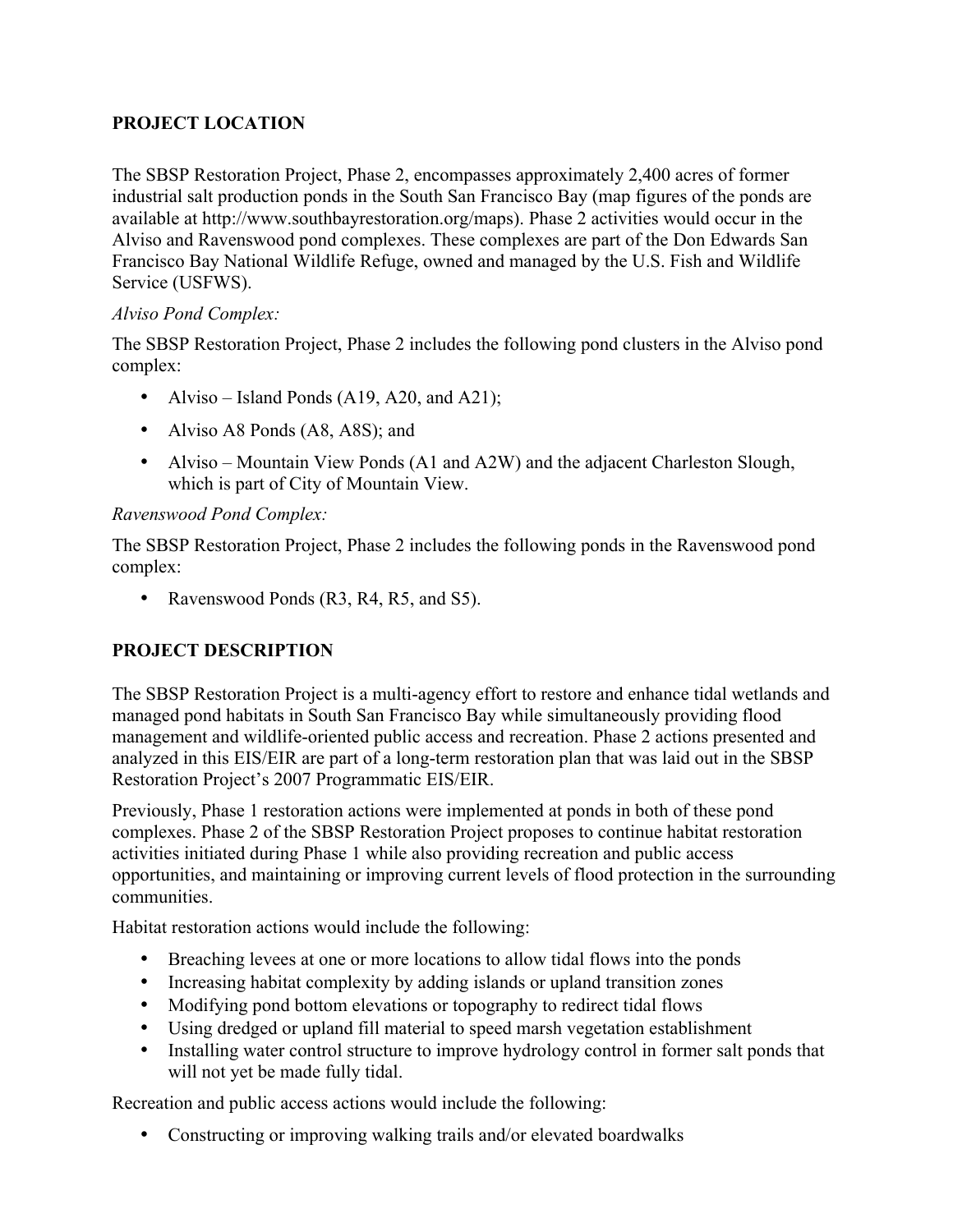• Installing viewing platforms

Flood risk management actions would include:

• Raising or improving existing levees or berms or adding new levees as needed so that current levels of flood protection are not reduced by project activities that would bring the Bay closer to communities or roads.

### **ENVIRONMENTAL IMPACTS**

This EIS/EIR is a project-level environmental document that tiers from the 2007 SBSP Restoration Project Programmatic EIS/EIR. The EIS/EIR identifies the anticipated effects of the project alternatives (negative and beneficial) and describes and analyzes direct, indirect, and cumulative potential environmental impacts of the project alternatives, including the No-Action/No-Project Alternative, in accordance with NEPA (40 CFR 1500-1508) and CEQA (14 CCR 15126.6(e)(3)(B)).

Results of the evaluation included assessments of possible effects on environmental and cultural resources including: hydrology; water quality; geology; biology; recreation; cultural resources; land use; public health and vector management; socioeconomic and environmental justice; traffic; noise; air quality; public services; utilities; visual resources; and greenhouse gases and climate change. The majority of impacts were determined to be less than significant. The analysis also determined that the Project could have significant unavoidable – though largely temporary – impacts on existing recreation and public access features.

# **LOCATIONS OF PUBLIC REVIEW COPIES**

The EIS/EIR is available for public review at the following public libraries and agency offices:

Alviso Branch Library, 5050 N. First St., San Jose, CA 95002. Biblioteca Latino America, 921 South First St., San Jose, CA 95110. California State Coastal Conservancy office, 1330 Broadway, 13th Floor, Oakland, CA, 94612. California State University Library, 25800 Carlos Bee Blvd., Hayward, CA 94542. Fremont Main Library, 2400 Stevenson Blvd., Fremont, CA 94538. Menlo Park Library, 800 Alma St., Menlo Park, CA 94025. Mountain View Library, 585 Franklin St., Mountain View, CA 94041. Rinconada Library, 1213 Newell Rd., Palo Alto, CA 94303. King Library, 150 E San Fernando St., San Jose, CA 95112. Redwood City Main Library, 1044 Middlefield Road, Redwood City, CA 94063 San Francisco Bay National Wildlife Refuge Complex Headquarters, 1 Marshlands Road, Fremont, CA 94555. San Mateo County East Palo Alto Library, 2415 University Ave., East Palo Alto, CA 94303. Santa Clara County Milpitas Library, 160 N Main St., Milpitas, CA 95035. Santa Clara Public Library, 2635 Homestead Rd., Santa Clara, CA 95051. Santa Clara Valley Water District's administrative offices, 5750 Almaden Expressway, San Jose, CA 95118-3686. Sunnyvale Public Library, 665 W Olive Ave., Sunnyvale, CA 94086. Natural Resources Library, U.S. Department of the Interior, 1849 C Street NW, Washington, DC 20240–0001.